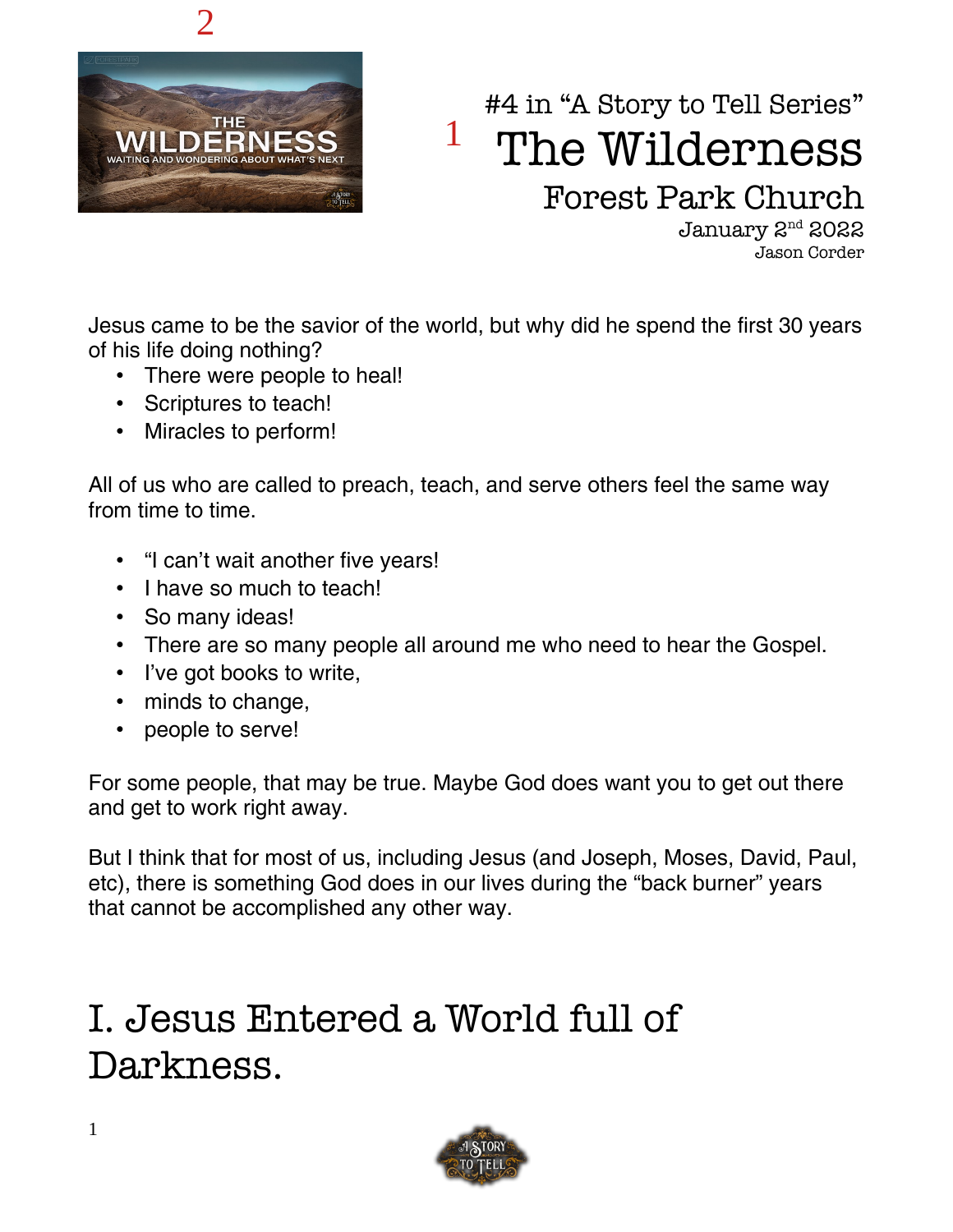Today, we will consider several aspects of the darkness, aspects not out of God's control, but in God's plan so that Christ's light would radiate all the more brilliantly.

#### 1.God had been silent for four centuries. 3

- Malachi is the last book in the Old Testament, written in the fifth century BC.
- It concludes with the statement that God would send Elijah the prophet as a forerunner for the Messiah.
- But since that last pregnant statement, which would eventually be fulfilled in John the Baptist, God had been silent.
- And everyone knew it.

# **Some of the Jewish writers of the day.**

- Babylonian Talmud, Yomah 9b: 'After the latter prophets Haggai, Zechariah, and Malachi had died, the Holy Spirit departed from Israel, but they still availed themselves of the voice from heaven'
- Josephus, Against Apion: 'From Artaxerxes to our own times a complete history has been written, but has not been deemed worthy of equal credit with the earlier records, because of the failure of the exact succession of the prophets'
- 1 Maccabees: 'So they tore down the altar and stored the stones in a convenient place on the temple hill until there should come a prophet to tell what to do with them.'

## **Without the word of God present among them, the people walked in spiritual darkness.**

#### 2. Israel was under the oppressive rule of Rome.  $\boldsymbol{\Lambda}$

This is evident in the birth story of Jesus. Luke 2:1 records the census taken up by Caesar Augustus.

- It was a blatant reminder that the people of Israel were owned by another.
- Herod, a descedent of Edom, ruled in Jerusalem.
- Long gone were the days of a Davidic king.

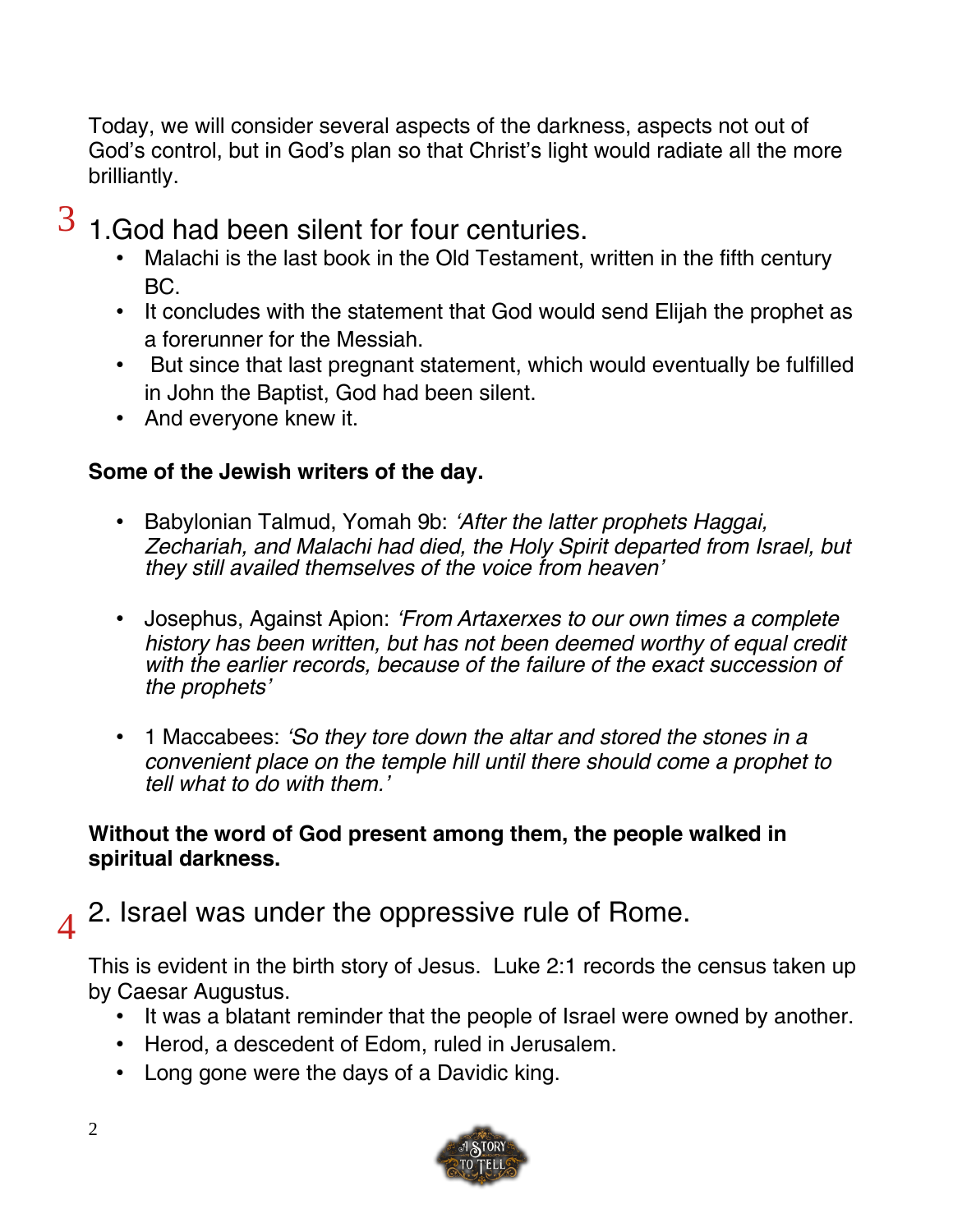• Soldiers walked the streets of Jerusalem.

**In some ways, Israel had escaped exile.** But in many ways, they were exiles in their own country.

- Even their own temple was built by a foreigner—Herod the Great was a descendent of a rival nation.
- Political darkness reigned!

# 5 3. The nation of Israel was fracturing.

# **Four groups in Israel sought and fought to lead the people.**

(1) The Pharisees resided in Jerusalem. They attempted to shape religious life in Israel through their traditions. Jesus had many run-ins with these legalistic Jews, who led astray the people of God (cf. Matt 23).

(2) Sadducees opposed the strict legalism of the Pharisees, and only embraced Moses law (Gen-Deut). They rejected the resurrection, belief in angels, but still had a influential place in the temple and law courts.

(3) The Essenes, who lived in a commune near Qumran–they were the scribes who penned and preserved theDead Sea Scrolls–lived an especially pure life. They devoted themselves to God, and prayed for God's overthrow of Rome.

(4) The Zealots were a band of brothers who did not pray for change so much as they sought violent means of overthrowing Roman rule.

The result of these four competing sects in Judaism led to constant friction, only increased by the oppressive rule of Rome. Riots were common. Tension was unceasing. Darkness permeated Judaism.

# 6<sup>4.</sup> Freedom and Rights were limited.

As an illustration think about the census that brought Mary and Joseph to Jerusalem.

- Living in Nazareth, Mary and Joseph lived more than 100 miles North of Bethlehem.
- They were forced by legal constraint to make the arduous trip.

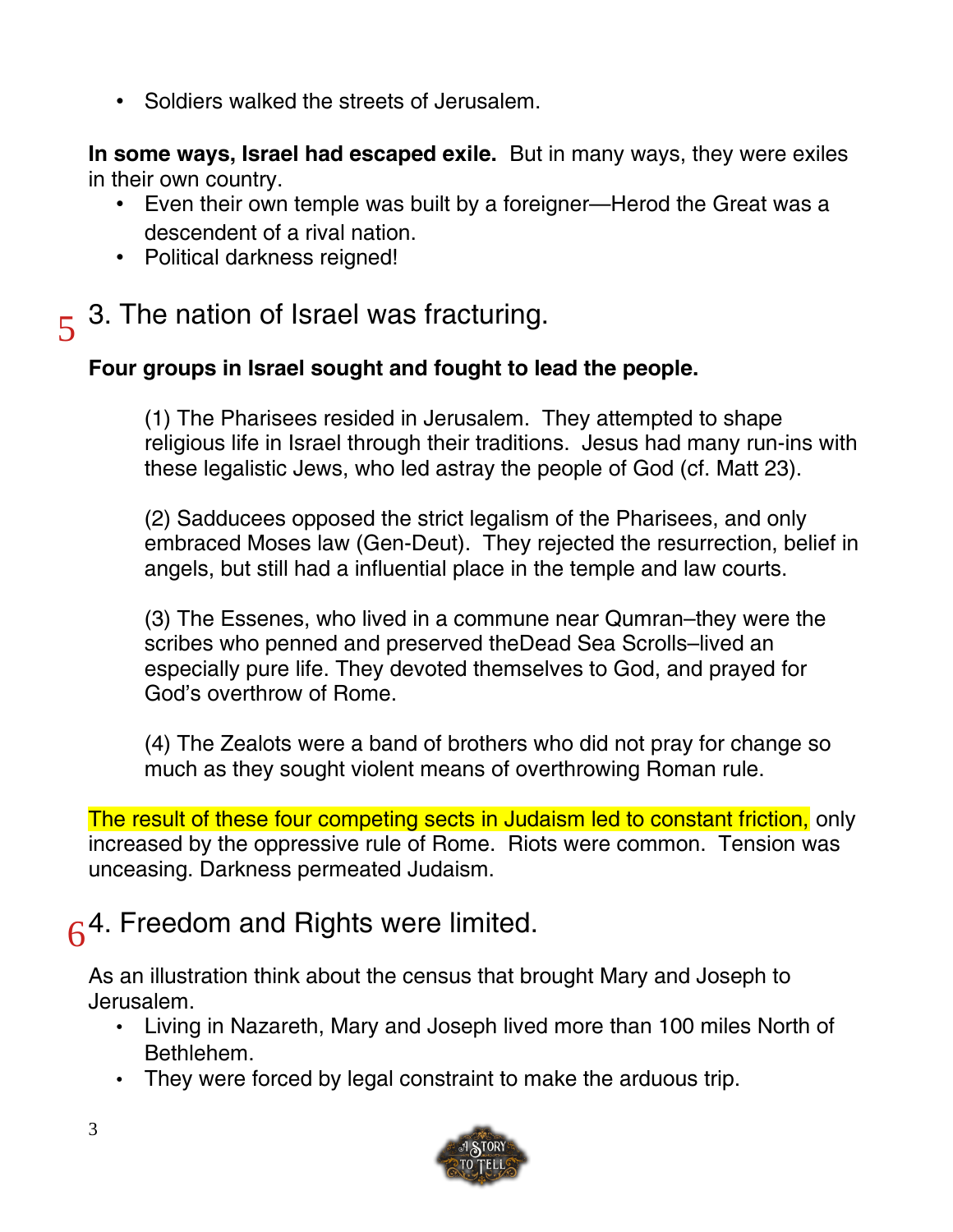• Without a highway, a car, a cushioned seat, or a suspension system;

# 5. Most people in Israel were very poor. 7

The poverty of Mary and Joseph did not fit the royalty.

Not only were the conditions leading up to Christ's birth dark, so too was his birth.

Luke 2:7 records that there was "no place for them in the inn."

- This is probably because it was filled up with travelers coming for the census;
- But it may also be the case that Joseph, a carpenter by trade, did not have the means to pay for or to pay extra for a room. Money talks, right?
- But it is clear, that Joseph had no bargaining power.
- Mary and Joseph went to the stable, where Jesus was born and laid in a manger.
- Without family or hospitality.

Poverty was not the only source of darkness; persecution followed Jesus' birth, so that he was constantly under threat.

# 8 II. God Sometimes Allows Oppression and Rejection

The hostile forces of Herod, (Satan) tried to kill Jesus. Matthew 2 records the details.

### **Matt 2:1-8.**

9

 Now after Jesus was born in Bethlehem of Judea in the days of Herod the king, behold, wise men from the east came to Jerusalem, saying, "Where is he who has been born king of the Jews? For we saw his star when it rose and have come to worship him." When Herod the king heard this, he was troubled, and all Jerusalem with him; and assembling all the chief priests and scribes of the people, he inquired of them where the Christ was to be born. They told him, "In Bethlehem of Judea, for so it is written by the prophet: "And you, O Bethlehem, in the land of Judah, are

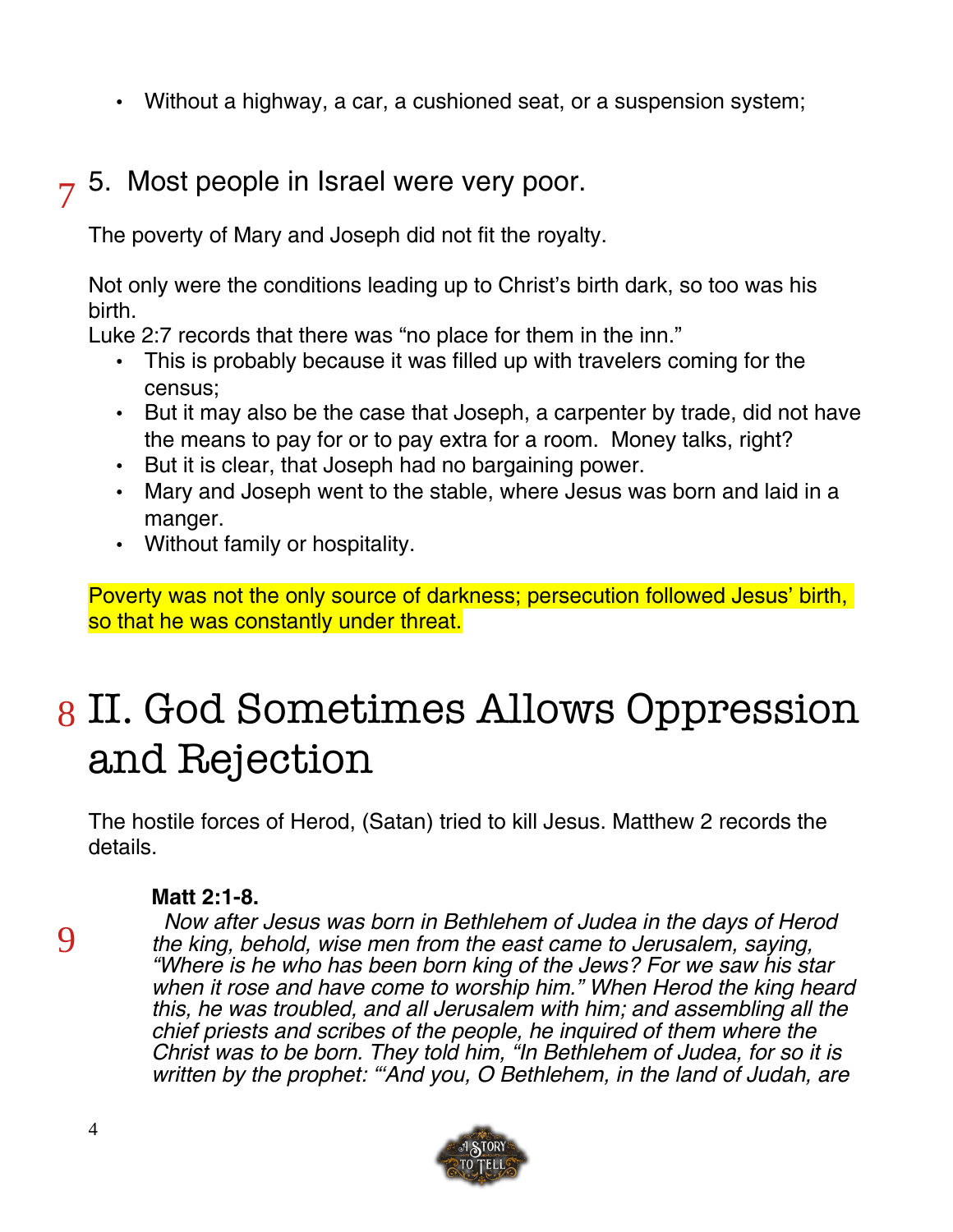by no means least among the rulers of Judah; for from you shall come a ruler who will shepherd my people Israel.'" Then Herod summoned the wise men secretly and ascertained from them what time the star had appeared. And he sent them to Bethlehem, saying, "Go and search diligently for the child, and when you have found him, bring me word, that I too may come and worship him."

 Herod, so paranoid for his own position and power that he had multiple family members executed, attempts to use the wisemen to lead him to the Christ child —not to worship, but to exterminate.

10

**Matt 2:16**. Then Herod, when he saw that he had been tricked by the wise men, became furious, he sent and killed all the male children in Bethlehem and in all that region who were two years old or under, according to the time that he had ascertained from the wise men.

Wicked men like Herod come to power by God's permission.

- He allows them to rise to power,
- He does not always stand in their way,
- He does not always stop their acts of monstrous evil.

For some people, this poses an enormous problem, we all can see that wrongdoers not only prosper, sometimes they prosper in the midst of their bloodthirsty activities.

The prophet Jeremiah grappled with the issue when he asked the Lord:

### **[Jeremiah 12:1–2](https://biblia.com/bible/esv/Jer%2012.1%E2%80%932)**

"Why does the way of the wicked prosper? Why do all the faithless live at ease? You have planted them, and they have taken root; they grow and bear fruit. You are always on their lips but far from their hearts" .

Job struggled similarly:

### **[Job 21:7](https://biblia.com/bible/esv/Job%2021.7)**

12

11

"Why do the wicked live on, growing old and increasing in power?"

And the psalmist expressed envy when he saw the prosperity of the wicked, wondering if living righteously was worth the trouble. How does a holy God of love allow His people to suffer while the wicked thrive?

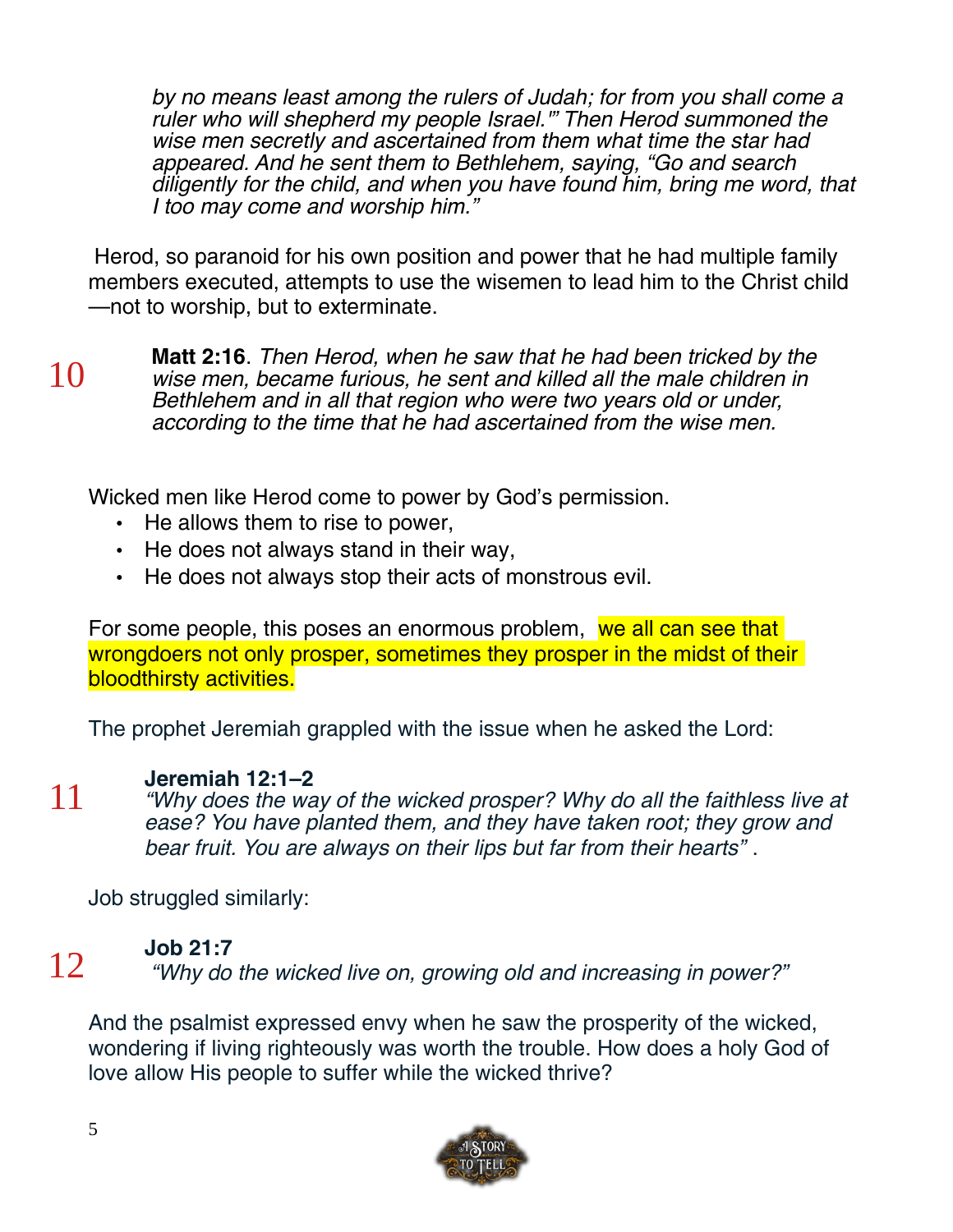Perhaps a better question is, why are we tempted to envy the wicked?

- As God's children, what lies at the heart of our inquiry?
- Why are we upset when an evil person does well?
- Is it because that person has something we do not?

The wicked may prosper in this world, but perhaps we've forgotten that their fortune will only endure for the short term.

- It is a great mystery why God permits evil men to do evil, hurting others in the process, apparently unchecked.
- Things are rarely what they seem to be.
- No one gets away with sin forever.
- There is a road that seems right to a man, but the road of evil leads only to death.
- Your sin finds you out in the end. Herod died eventually, and then he faced his Creator.

# III. Living in Exile 13

# **Matthew 2:13-15**

Now when they had departed, behold, an angel of the Lord appeared to Joseph in a dream and said, "Rise, take the child and his mother, and flee to Egypt, and remain there until I tell you, for Herod is about to search for the child, to destroy him." And he rose and took the child and his mother by night and departed to Egypt and remained there until the death of Herod. This was to fulfill what the Lord had spoken by the prophet, "Out of Egypt I called my son." 14

The ways of God rarely make sense to us in moments of great crisis.

- Did Mary wonder about God's plan when she suddenly had to take her baby on a difficult journey across the Sinai Desert to Egypt?
- Did Joseph and Mary discuss it together? We do not know, but we know that Mary was a deep thinker who pondered things in her heart

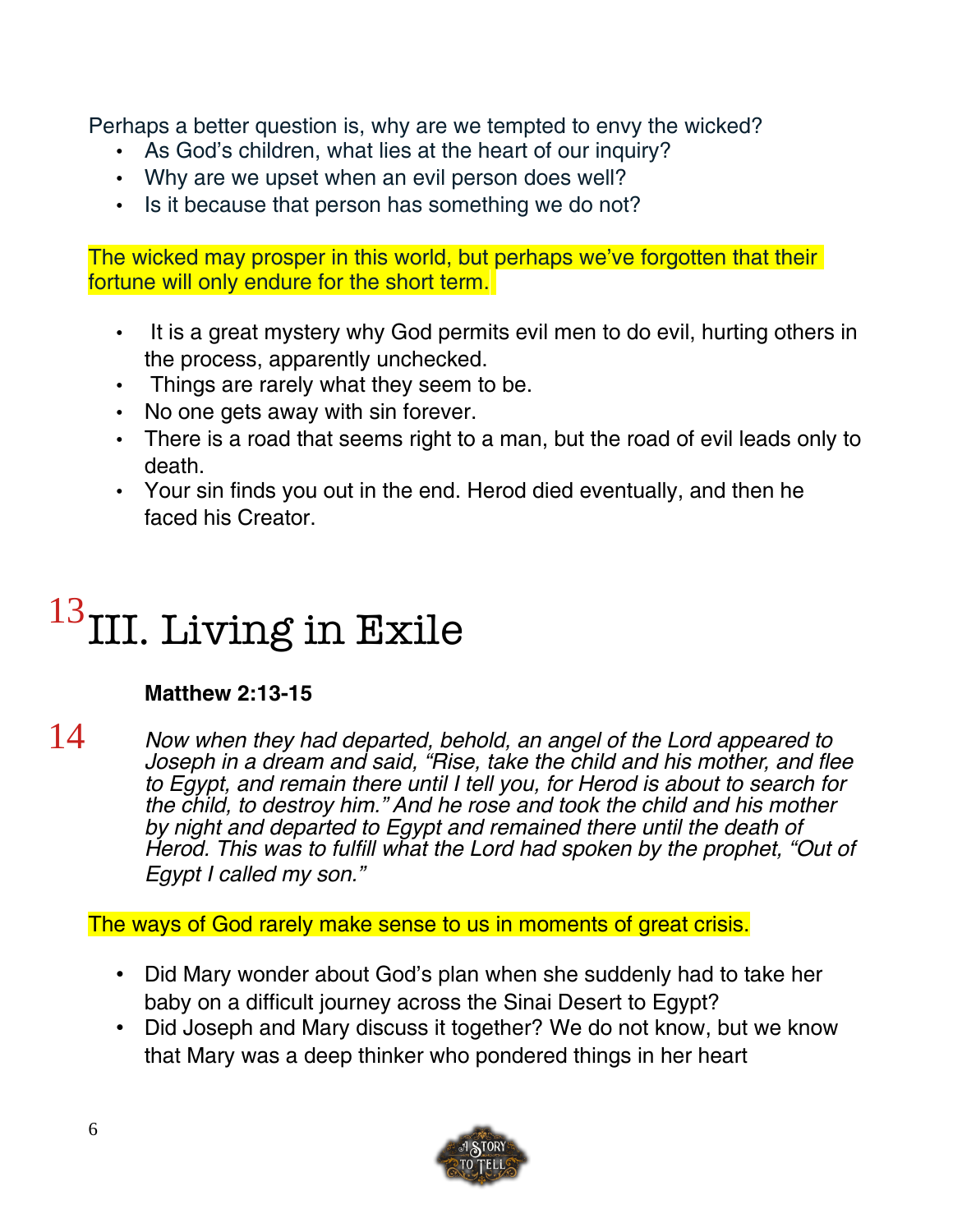Egypt occupies a very singular position towards Israel.

- It was often the shelter of God's People.
- Abraham went there when there was a famine in the laud of his travels.

**1. Protection** Joseph was taken to Egypt and escaped the death intended for him by his brothers,

**2. Preparation.** The whole family of Jacob went into, and remained there becoming a great nation.

**3. Education** There Moses acquired the learning which was so useful to him.

### **God sometimes sent his children to Egypt to protect them, however he always delivered them from Egypt later.**

- Moses and the children of Israel came "out of Egypt" in the great passage through the Red Sea.
- We may find ourselves in Egypt, but we are never meant to stay there forever.

### True greatness waits on God.

- It does not rush the Lord or complain when things happen slowly or when the plans of life suddenly are overturned.
- By faith we go down to Egypt in the middle of the night, knowing that one day by faith we will come "out of Egypt."
- Both the going and the coming are part of God's plan for us.

This was to fulfill what the Lord had spoken by the prophet, "Out of Egypt I called my son."

That last verse has caused lots of consternation. Jesus family goes to Egypt, and this somehow fulfills Hosea's reference to Israel's exodus?

It looks like Matthew is connecting the dots by the slimmest of connections.

Here's what we read in:

# **Hosea 11:1-4**

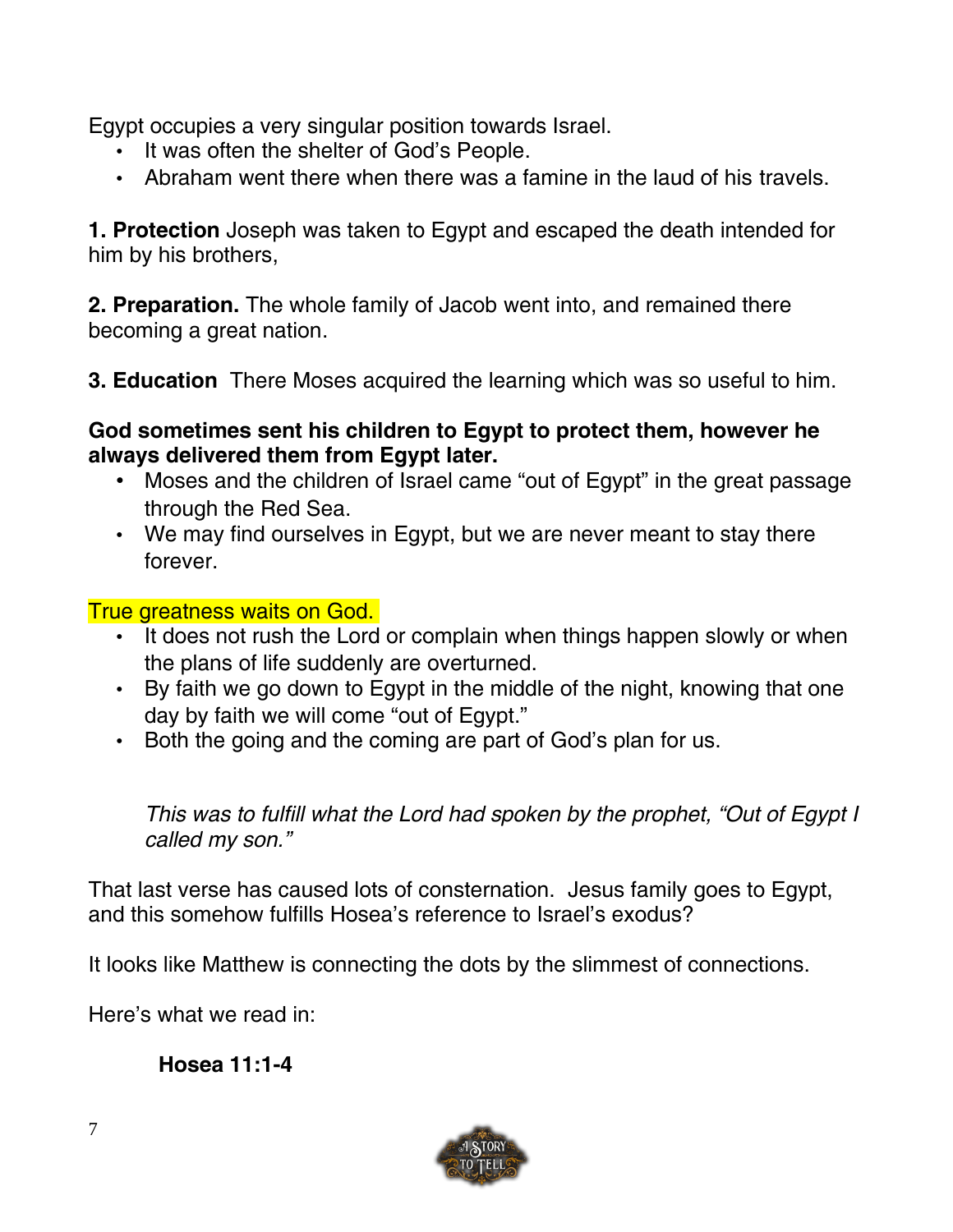When Israel was a child, I loved him, and out of Egypt I called my son. The more they were called, the more they went away; they kept sacrificing to the Baals and burning offerings to idols.Yet it was I who taught Ephraim to walk; I took them up by their arms, but they did not know that I healed them. I led them with cords of kindness, with the bands of love, and I became to them as one who eases the yoke on their jaws, and I bent down to them and fed them.

Clearly, Hosea, speaking for the Lord, is harkening back to the Exodus.

- He is remembering when Israel was just a little toddler of a nation and God delivered them out of bondage in Egypt. "Many years ago, by Moses and the plagues and all that,
- I called my son Israel out of Egypt, out of the house of slavery"–that's what Hosea 11 is about.

## **So how do we make sense of this prophecy in Hosea and fulfillment in Matthew?**

The first step toward understanding Matthew's purpose is to look more carefully at the word "fulfill." The Greek word is pleroō.

And it simply means to fill up.

- That's what Matthew is at pains to demonstrate–that Jesus was filling up the Old Testament.
- Sometimes this meant very specifically that the Old Testament predicted the Messiah's birthplace would be in Bethlehem and Jesus was, in fact, born in Bethlehem.
- That's fulfillment.
- But fulfillment can be broader than that. It can refer to the filling up of the Old Testament; that is, the bringing to light what previously had been in shadows.

Take Mark 1:14-15, for example. "Now after John was arrested, Jesus came into Galilee, proclaiming the gospel of God, and saying, 'The time is fulfilled, and the kingdom of God is at hand; repent and believe in the gospel.'"

- When Jesus said "the time is fulfilled," he did not mean "right now a specific prediction of Scripture is coming to pass."
- He meant, "with my preaching of the gospel, the time has been filled up and the kingdom is here.